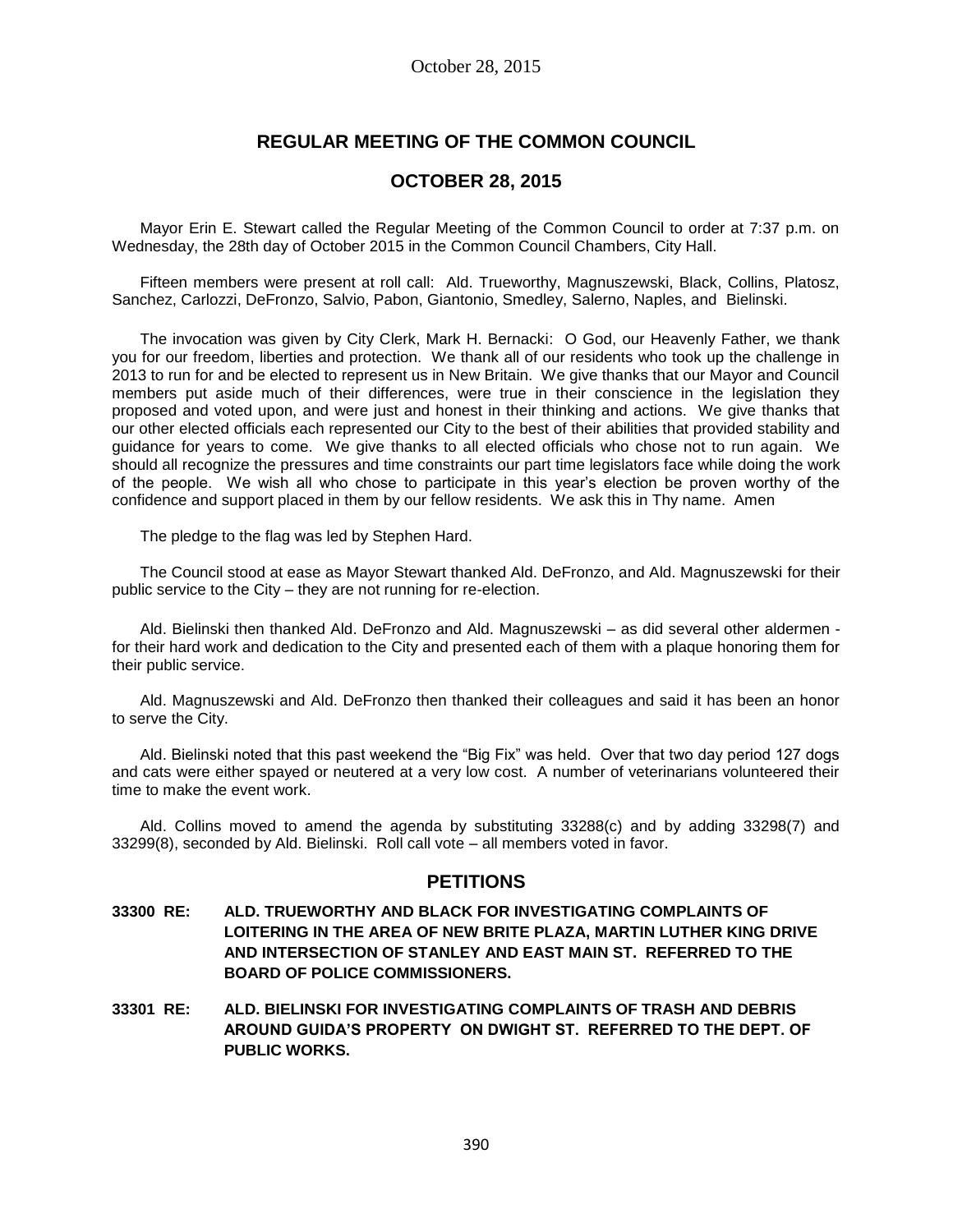### **33302 RE: ALD. TRUEWORTHY FOR REMOVING BRANCHES OVERHANGING ELECTRICAL, CABLE AND PHONE WIRES AT 5 RECANO DR. REFERRED TO THE DEPT. OF PUBLIC WORKS.**

Ald. Collins moved to accept and adopt the Consent Agenda, seconded by Ald. Bielinski. Roll call vote – all members voted in favor. Approved October 29, 2015 by Mayor Erin E. Stewart.

# **CONSENT AGENDA**

# **CITY CLERK**

#### **33286 RE: CLAIMS FOR INJURIES AND/OR PROPERTY DAMAGE**

To Her Honor, the Mayor, and the Common Council of the City of New Britain: the undersigned beg leave to report the following:

CLAIMANTS NAME

Allen, Endera by Atty.David M. Poirot

Mark H. Bernacki City Clerk

# **PURCHASING DEPARTMENT**

### **33287 RE: COOPERATIVE PURCHASING - 2015 JEEP PATRIOT FOR THE DEPT. OF HEALTH AND BUILDING SERVICES**

To Her Honor, the Mayor, and the Common Council of the City of New Britain: the undersigned beg leave to report the following:

In accordance with City Code of Ordinances, Chapter 2, Article VIII, Division 1, Section 2-538 (a), a purchase order was requested for the following under the State of Connecticut's Cooperative Purchasing Plan for the New Britain Department of Health and Building Services.

| Supplier                     | Item              | <b>Total Price</b> |
|------------------------------|-------------------|--------------------|
| Crowley Chrysler-Jeep -Dodge | 2015 Jeep Patriot | \$22.095.20        |
| Bristol. CT.                 |                   |                    |

The Department of Health and Building Services requested the purchase of a new 2015 Jeep Patriot utilizing the State of Connecticut's contact Award 10PSX0239. The Department of Health and Building Services has four (4) vehicles that are over fourteen (14) years old, and two (2) old police cruisers that are around ten (10) years old and have been driven over seventy five thousand (75,000) miles. These six (6) vehicles are requiring a lot of repairs and maintenance. It is becoming too costly for Building Services to maintain and make the needed repairs to these vehicles. Also because of the age of these vehicles, parts are becoming obsolete and hard to obtain to make the needed repairs. Funding for this purchase was reapproved by the Standing Bonding Subcommittee, Resolution #31127-7 on September 23, 2015. It represents money not spent for a Building Services Vehicle that was originally approved by the Standing Bond Subcommittee on October 13, 2010, Resolution #31127-3. Funds are available within the Department of Health and Building Services' account number, 0041400211-56051, Capital Equipment, Building, Fiscal 2011, New Vehicle.

RESOLVED: That the Purchasing Agent is hereby authorized to issue a purchase order for \$22,095.20 to Crowley Chrysler-Jeep –Dodge of Bristol, CT for the purchase of a 2015 Jeep Patriot for the Department of Health and Building Services, utilizing the State of Connecticut's Cooperative Purchasing Plan, Contract Award #10PSX0239.

> Jack Pieper Purchasing Agent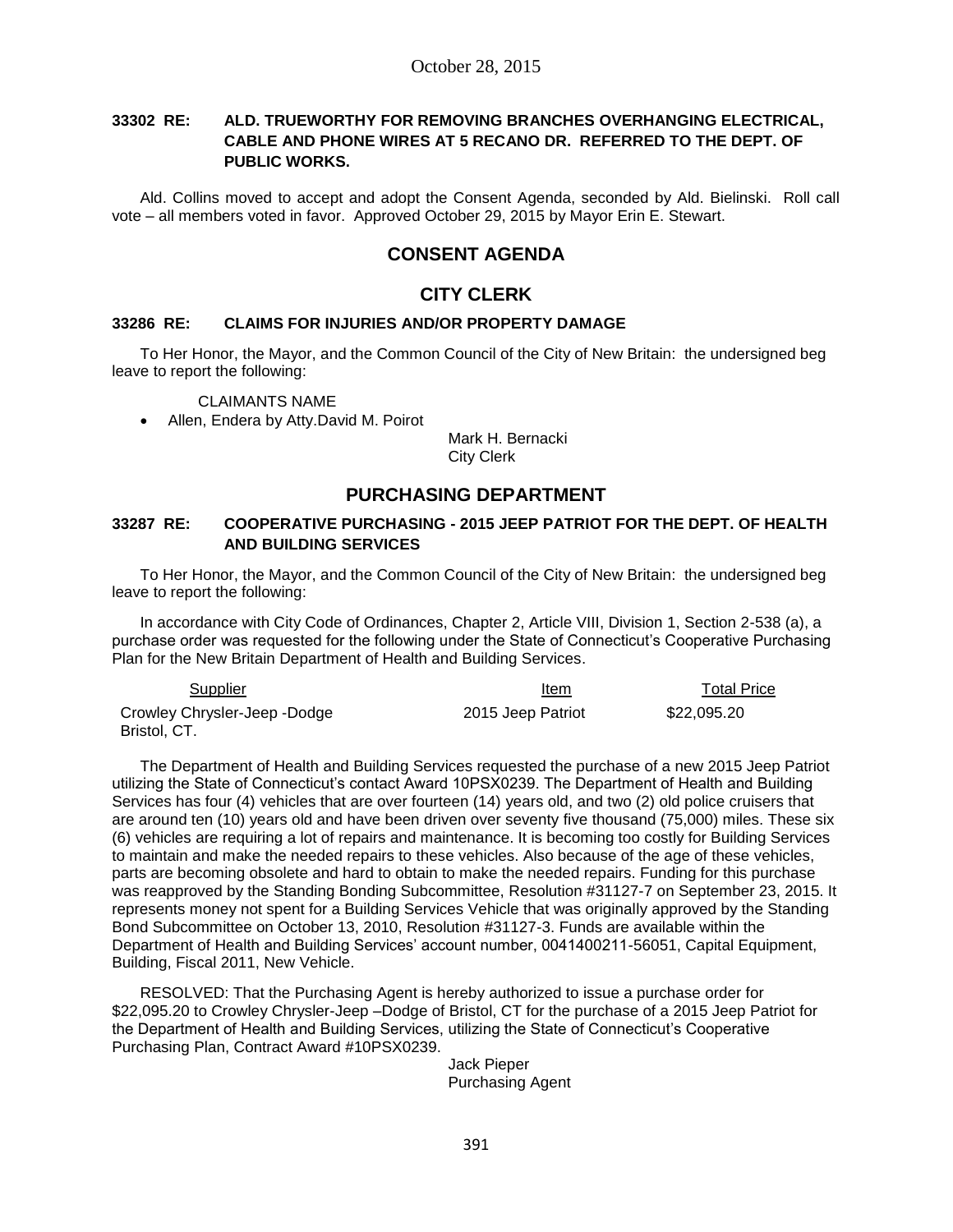### **33288 RE: COOPERATIVE PURCHASING, PATROL VEHICLES FOR THE NEW BRITAIN POLICE 2016 FORD EXPLORER AWD AND 2016 FORD TAURUS**

To Her Honor, the Mayor, and the Common Council of the City of New Britain: the undersigned beg leave to report the following:

In accordance with City Code of Ordinances, Chapter 2, Article VIII, Division 1, Section 2-538 (a), a purchase order was requested by the New Britain Police Department for the following under the State of Connecticut's Cooperative Plan:

| Supplier          | Item                   | Qty | Each               | Price        |
|-------------------|------------------------|-----|--------------------|--------------|
| Crowley Ford, LLC | 2016 Ford Explorer AWD | 2   | \$31,369.00        | \$62,738.00  |
| Plainville, CT.   |                        |     |                    |              |
|                   | 2016 Ford Taurus AWD   |     | \$29.763.50        | \$59,527.00  |
|                   |                        |     | <b>Total Price</b> | \$122,265.00 |

The New Britain Police Department requested a purchase order for the purchase of four (4) AWD Patrol Vehicles, under the State of Connecticut's Contract Award #10PSX0239. These patrol vehicles will replace command staff vehicles that have reached the point that further maintenance cannot ensure the safety of the officers that operate them. Funding for this purchase was approved by the Standing Bonding Subcommittee, Resolution #31127-7, on September 23, 2015. Funding is available for this purchase within the Police Department's accounts 0041100211-57046, Capital Equipment, Ford Explorer for Administration and 0041100211-57044, Capital Equipment, Ford Taurus for Administration. THEREFORE BE IT

RESOLVED: That the Purchasing Agent is hereby authorized to issue a purchase order for \$122,265.00 to Crowley Ford, LLC of Plainville, CT, for the purchase of two (2) 2016 Ford Explorers AWD and two (2) 2016 Ford Taurus AWD for the New Britain Police Department utilizing the State of Connecticut's Contract Award #10PSX0239.

#### Jack Pieper Purchasing Agent

### **33289 RE: COOPERATIVE PURCHASING, PATROL VEHICLES FOR THE NEW BRITAIN POLICE DEPARTMENT - 2016 FORD UTILITY PATROL INTERCEPTORS AWD AND 2016 FORD UTILITY SUPERVISOR INTERCEPTORS AWD**

To Her Honor, the Mayor, and the Common Council of the City of New Britain: the undersigned beg leave to report the following:

In accordance with City Code of Ordinances, Chapter 2, Article VIII, Division 1, Section 2-538 (a), a purchase order was requested by the New Britain Police Department for the following under the State of Connecticut's Cooperative Plan:

| Supplier                      | Item                                             | <u>Qty</u> | Each               | <b>Price</b> |
|-------------------------------|--------------------------------------------------|------------|--------------------|--------------|
| <b>MHQ</b><br>Middletown, CT. | 2016 Ford Utility Patrol<br>Interceptors AWD     |            | \$47,071.14        | \$329,498.00 |
|                               | 2016 Ford Utility Supervisor<br>Interceptors AWD |            | \$45,029.00        | \$45,029.00  |
|                               |                                                  |            | <b>Total Price</b> | \$374,527.00 |

The New Britain Police Department requested a purchase order for the purchase of seven (7) 2016 Ford Utility Patrol Interceptors AWD and, one (1) 2016 Ford Utility Supervisor Interceptor AWD under the State of Connecticut's Contract Award #12PSX0194. These patrol vehicles will replace both supervisor and patrol vehicles that have reached the point that further maintenance cannot ensure the safety of the officers that operate them. Funding for this purchase was approved by the Standing Bonding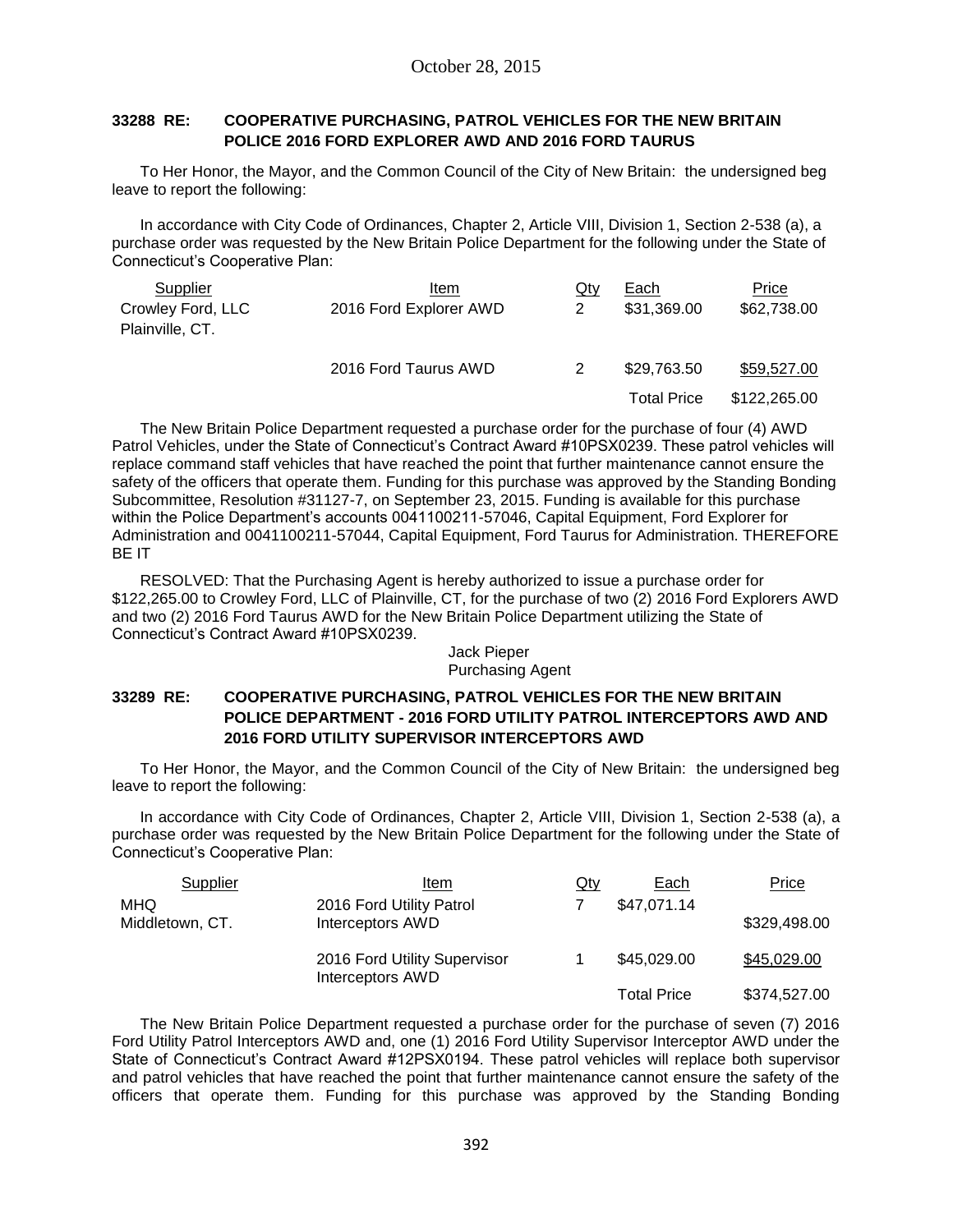Subcommittee, Resolution #31127-7, on September 23, 2015. Funding is available for this purchase within the Police Department's accounts 0041100211-57043, Capital Equipment, Ford Police Interceptor, Utility and 0041100211-57045, Capital Equipment, Ford Police Interceptor, Utility.

RESOLVED: That the Purchasing Agent is hereby authorized to issue a purchase order for \$374,527.00 to MHQ, of Middletown, CT, for the purchase of seven (7) 2016 Ford Utility Patrol Interceptors AWD and, one (1) 2016 Ford Utility Supervisor Interceptor AWD utilizing the State of Connecticut's Contract Award #12PSX0194.

#### Jack Pieper Purchasing Agent

### **33290 RE: COOPERATIVE PURCHASING - NEW KITCHEN FLOOR AT STANLEY GOLF COURSE RESTAURANT**

To Her Honor, the Mayor, and the Common Council of the City of New Britain: the undersigned beg leave to report the following:

In accordance with City Code of Ordinances, Chapter 2, Article VIII, Division 1, Section 2-538 (a) a purchase order was requested by the Parks, Recreation and Community Services Department for the following under the State of Connecticut's Cooperative Purchasing Plan:

| Supplier                           | Item                                    | Total Price |
|------------------------------------|-----------------------------------------|-------------|
| M. Frank Higgins and Company, Inc. | Replacement of the Kitchen Floor at the | \$22.546.00 |
| Newington, CT                      | <b>Stanley Golf Course Restaurant</b>   |             |

The Parks, Recreation and Community Services Department has requested the Purchase and Installation of a new Kitchen Floor at the Stanley Golf Course Restaurant utilizing the State of Connecticut's Contract Award #12PSX0307. The existing linoleum kitchen flooring at the restaurant is twenty-five (25) years old is worn out and has been patched numerous times. Also the edges of the existing flooring that are attached six (6) inches up on the kitchen walls are separating from the walls. The New Britain Health Department, when conducting a health inspection of the restaurant last spring, recommended that the City replace the floor in the kitchen. Funding for this purchase is within the Parks, Recreation and Community Services Department's, Stanley Golf Course, account number, 201420101- 5746 Stanley Golf Course, Miscellaneous Capital Projects.

RESOLVED: That the Purchasing Agent is hereby authorized to issue a purchase order for \$22,546.00 to M. Frank Higgins and Company, Inc. of Newington, CT for the purchase and installation of a new kitchen floor at the Stanley Golf Course Restaurant utilizing the State of Connecticut's Cooperative Purchasing Plan 12PSX0307.

> Jack Pieper Purchasing Agent

#### **33291 RE: RETROFIT KITS FOR WATER PUMPS AT WATER FILTRATION PLANT**

To Her Honor, the Mayor, and the Common Council of the City of New Britain: the undersigned beg leave to report the following:

In accordance with City Code of Ordinances, Chapter 2, Article VIII, Division 1, Section 2-541 a purchase order has been requested by the New Britain Public Works Department, Utilities Division for Retrofit Kits and the Installation of them onto the Water Pumps at the Water Filtration Plant.

| Supplier       | Services              | $Q$ ty | Unit Price | <b>Total Price</b> |
|----------------|-----------------------|--------|------------|--------------------|
| Traver. IDC    | Retrofit Kits and the |        | 14.500.00  | \$43.500.00        |
| Waterbury, CT. | Installation of them  |        |            |                    |

The Public Works Department, Utilities Division, is in need to have Retrofit Kits installed onto three (3) Water Pumps located at their Water Filtration Plant. Due to recurring problems to the eleven (11) year old water pumps, it has become necessary to upgrade the water pump's frequency drives. It was found that the most economical and efficient upgrade was through the original manufacturer of the Water Pumps,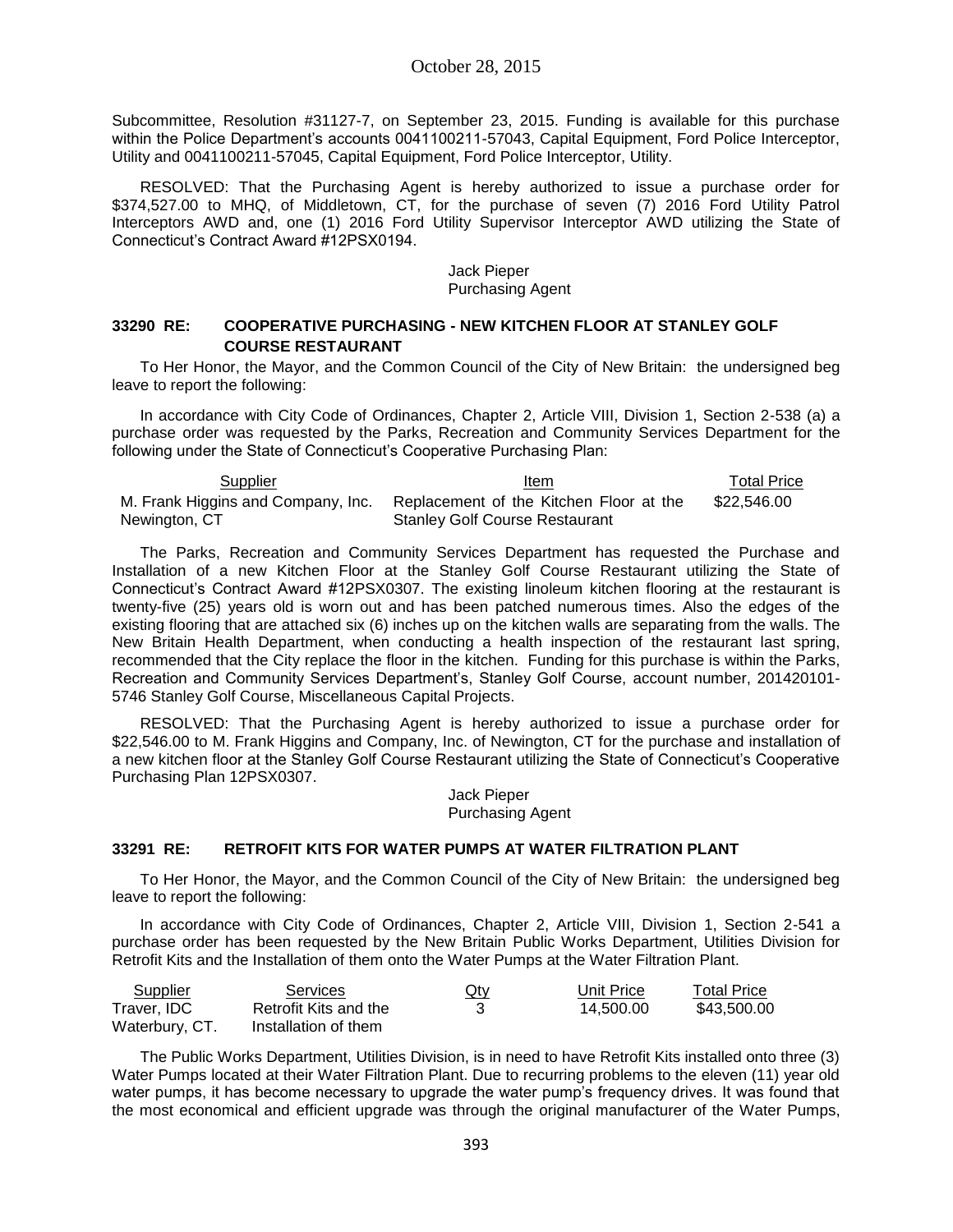Eaton Cutler-Hammer. Eaton Cutler-Hammer has developed a proven retrofit for these Water Pump frequency drives which has a three (3) year warranty on parts and labor. The Retrofit Kits will provide a significant savings over the total replacement cost of new Water Pumps. It is crucial that the Retrofit Kits be purchased and installed as soon as possible given the major role the Water Pumps play at the Utilities Division's Water Filtration Plant and is the only means of providing water to the storage tanks which feeds the entire City's water supply. Traver, IDC who will install the Retrofit Kits is the only certified Eaton Cutler Hammer service company based in Connecticut. The Purchasing Agent verified this and has been in contact with Eaton Cutler-Hammer. Therefore bid solicitation for the purchase and installation of the Retrofit Kits for the Water Pumps would not be beneficial to the City. This purchase request has also been presented to the Water Commission at their October 13, 2015 meeting. At this meeting they approved the Deputy Director of the Public Works Department's recommendation to purchase the Retrofit Kits and have them installed on the Water Pumps at the Water Filtration Plant by Traver, IDC. Funding for this purchase is available in the Public Works Department, Utility Division's account number, 930351100- 5436, Water Capital Improvements, Equipment Maintenance and Repairs.

RESOLVED: That the Purchasing Agent is hereby authorized to issue a Purchase Order for \$43,500.00 to Traver, IDC of Waterbury, CT for the purchase and installation of the Retrofit Kits onto the Water Pumps at the Water Filtration Plant for the New Britain Public Works Department, Utilities Division.

#### Jack Pieper Purchasing Agent

### **33292 RE: EMERGENCY PURCHASE ORDER – AMBULANCE REFURBISHMENT FOR EMS**

To Her Honor, the Mayor, and the Common Council of the City of New Britain: the undersigned beg leave to report the following:

In accordance with City Code of Ordinances, Chapter 2, Article VIII, Division V, Section 2-606a, an emergency purchase order was authorized by the Mayor and issued to the vendor listed below on October 19, 2015

| Supplier     | Item                                   | <b>Total Price</b> |
|--------------|----------------------------------------|--------------------|
| Frazer, LTD. | Ambulance Refurbishment and Re-chassis |                    |
| Houston, TX. | for the New Britain Emergency Medical  | \$160,000.00       |
|              | Services, Inc., (EMS)                  |                    |

The Purchasing Agent reports that no formal bid solicitation and advertisement as outlined in the Purchasing Ordinances were made for this item. In accordance with Section 2-606b of the City Code of Ordinances, the Purchasing Agent reports:

An emergency purchase order was requested by the New Britain EMS for the Refurbishment and Rechassis of an existing 2007 Ford, F-450, Ambulance. The Ambulance has been out of service since May of this year with a blown engine. With this Ambulance out of service it has placed an extraordinary burden on the New Britain EMS to be able to respond to emergency medical situations. A new replacement ambulance would take thirty eight (38) weeks after it was ordered to be built and delivered. The manufacturer of the existing Ambulance, Frazer, LTD can refurbish and rebuild the Ambulance and install it onto a new 2015 Ford F450 Chassis within twelve (12) weeks. This will bring the New Britain EMS fleet of ambulances back up to full capacity in a timely manner. The refurbish and rebuild of the existing ambulance can only be done by the original manufacturer for this brand of Ambulance. The City will also gain a cost savings of seventy thousand (70,000) dollars by having the existing ambulance unit refurbished in comparison to purchasing a new identical one. Funding for this purchase was approved by the Standing Bonding Subcommittee, Resolution #31127-7 on September 23, 2015. Funds are available within the New Britain EMS's account number, 0048100311-56142, Capital Equipment EMS, FY 11, New Ambulance.

> Jack Pieper Purchasing Agent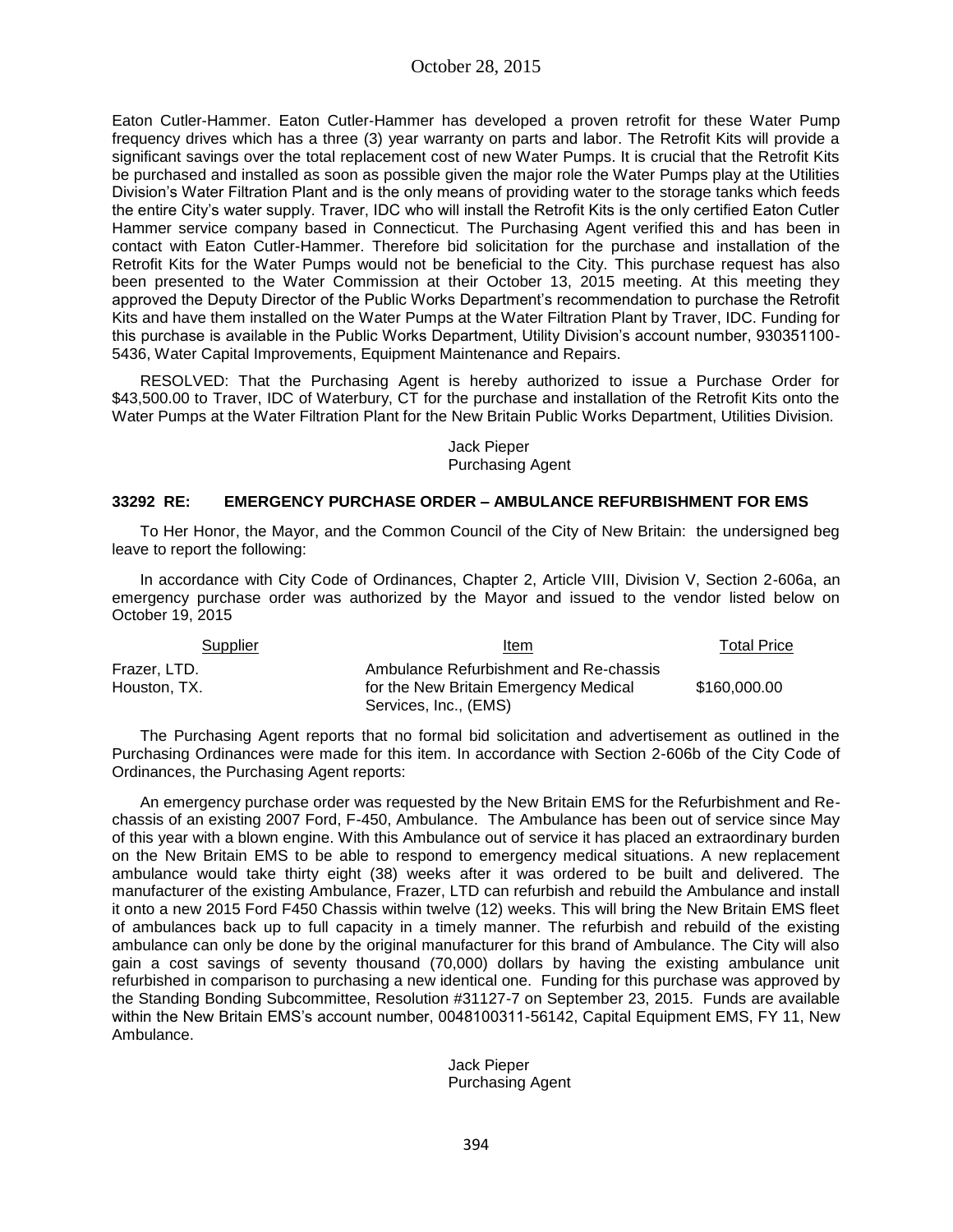# **CONSOLIDATED COMMITTEE**

#### **33253-1 RE: PROPOSED AMENDMENT TO SEC. 11-6 OF THE ORDINANCES - RUBBISH CONTAINERS**

To Her Honor, the Mayor, and the Common Council of the City of New Britain: the undersigned beg leave to report the following:

The Consolidated Subcommittee held a regular meeting and public hearing on Thursday, October 15, 2015, at 7:00 PM in the Council Chambers, to which was referred the matter of item 33253, Amend Code of Ordinances to Sec. 11-6 to ensure rubbish containers are placed in front of owners/resident's property. The Consolidated Subcommittee voted to accept and refer back to the Common Council with a favorable recommendation.

Alderman Emmanuel Sanchez Chair

# **RESOLUTIONS RETURNED FROM COMMITTEE**

### **33253-2 RE: AMENDMENT TO SEC. 11-6 OF THE ORDINANCES TO ENSURE RUBBISH CONTAINERS ARE PLACED IN FRONT OF THE OWNER/RESIDENT'S PROPERTY**

To Her Honor, the Mayor, and the Common Council of the City of New Britain: the undersigned beg leave to recommend the adoption of the following:

Resolution Summary: INTENT AND PURPOSE:

To revise Section 11-6 of the Code of Ordinances to provide for the Common Council of the City of New Britain to ensure clean carts are placed in front of the owners/ resident's property.

BE IT ORDAINED BY THE COMMON COUNCIL OF THE CITY OF NEW BRITAIN that SECTION 11-6 of the Code of Ordinances, City of New Britain, be amended as follows: (inserted text appears in underline; deleted text appears in strikethrough; new sections begin with the word [new].

Sec. 11-6. Points of collection.

- (a) For curbside collection, clean carts shall be placed at the curb at the appointed time for collection in accordance with guidelines established by the Department of Public Works.
- (b) No rubbish shall be placed at the curb earlier than noon on the day prior to a scheduled pickup. All rubbish containers shall be removed from the sidewalk or curb within twenty-four (24) hours after collection.
- NEW (c) Rubbish containers shall only be placed at the curb of the owner/resident's property. Rubbish containers shall not be placed at the curb of neighboring or un-occupied properties.
- $\leftarrow$  (d) Any person violating subsection's (b) or (c) shall be fined ninety-nine dollars (\$99.00) for each such offense.

(Code 1970, § 18-6; Ord. of 3-85; Ord. of 5-85; No. 26824-1, 2-27-02; Res. No. 29580-2, 6-13-07)

Alderman Jamie Giantonio Alderman Wilfredo Pabon

Ald. Giantonio moved to accept and adopt, seconded by Ald. Pabon. Roll call vote – all members voted in favor. Approved October 29, 2015 by Mayor Erin E. Stewart.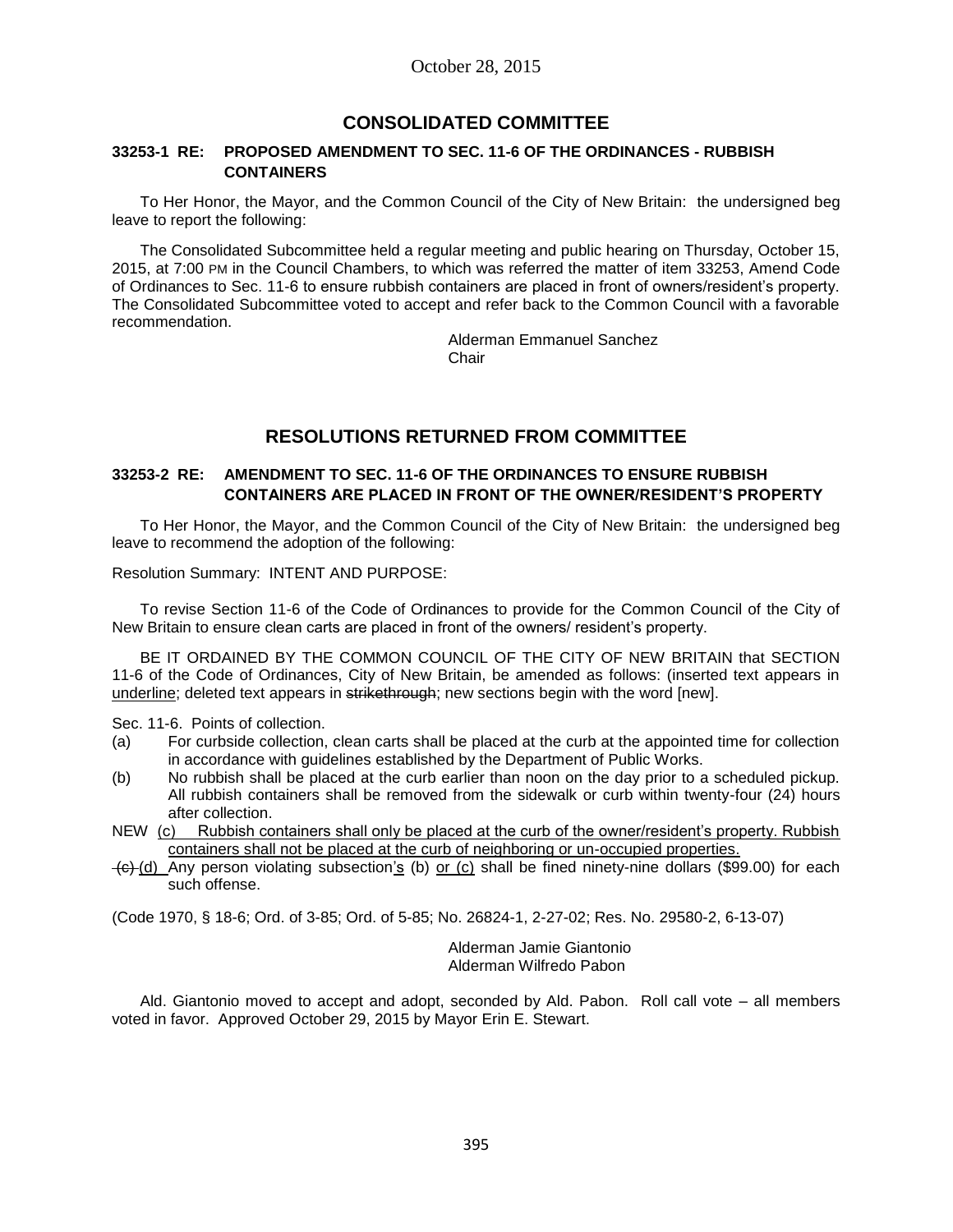# **NEW BUSINESS**

# **RESOLUTIONS**

### **33293 RE: NOVEMBER 11, 2015 – VETERANS DAY**

To Her Honor, the Mayor, and the Common Council of the City of New Britain: the undersigned beg leave to recommend the adoption of the following:

WHEREAS, November 11<sup>th</sup> marks the anniversary of the ending of World War I and is nationally and locally recognized as Veterans Day; and

WHEREAS, this day allows us, as a people and a nation, to come together and honor the duty, sacrifice and service of all United States veterans of all wars and to recognize their patriotism, love of country and willingness to serve and sacrifice for the freedom of others; and

WHEREAS, in tribute to those brave men and woman and their families, we encourage all residents of the City of New Britain to cultivate an attitude of adherence to the ideals that have served as the foundation of our great country – "One nation, under God, indivisible, with liberty and justice for all"; and

WHEREAS, we thank all the United States Veterans, past and present, for our freedom which was purchased at such a great price and perpetuated by the ultimate sacrifice by all those who have served; and

NOW, THEREFORE, BE IT RESOLVED, that the Mayor and the Common Council of the City of New Britain recognize November 11, 2015 as Veterans Day, and encourage all residents to observe this day with appropriate celebrations and activities to show gratitude for all those who have given so much to our great nation.

> Alderman Michael Trueworthy Alderman Carlo Carlozzi, Jr. Alderman Robert Smedley Alderman Louis Salvio Alderman Danny Salerno Alderwoman Suzanne Bielinski Alderwoman Eva Magnuszewski Alderman Don Naples Alderman Jamie Giantonio

Ald. Trueworthy moved to accept and adopt, seconded by Ald. Carlozzi. So voted. Approved October 29, 2015 by Mayor Erin E. Stewart.

### **33294 RE: THE APPOINTMENT OF MR. MICHAEL PETERSON, POET LAUREAT OF THE CITY OF NEW BRITAIN FOR A TERM OF TWO YEARS**

To Her Honor, the Mayor, and the Common Council of the City of New Britain: the undersigned beg leave to recommend the adoption of the following:

Purpose: New Britain's Poet Laureate will promote awareness of poetry in New Britain by being present at events in and around the City as an official representative of the City and represent New Britain at State events. The Laureate will engage with the local literary community in an official capacity, establish relationships with schools and students ranging from elementary school to college, mentor emerging poets and, in general, cultivate poetry within the city.

WHEREAS, New Britain is a city filled with remarkable and diverse historical, cultural and artistic richness, and

WHEREAS, poetry and the spoken word help to reflect the unique wonder of one's mind, and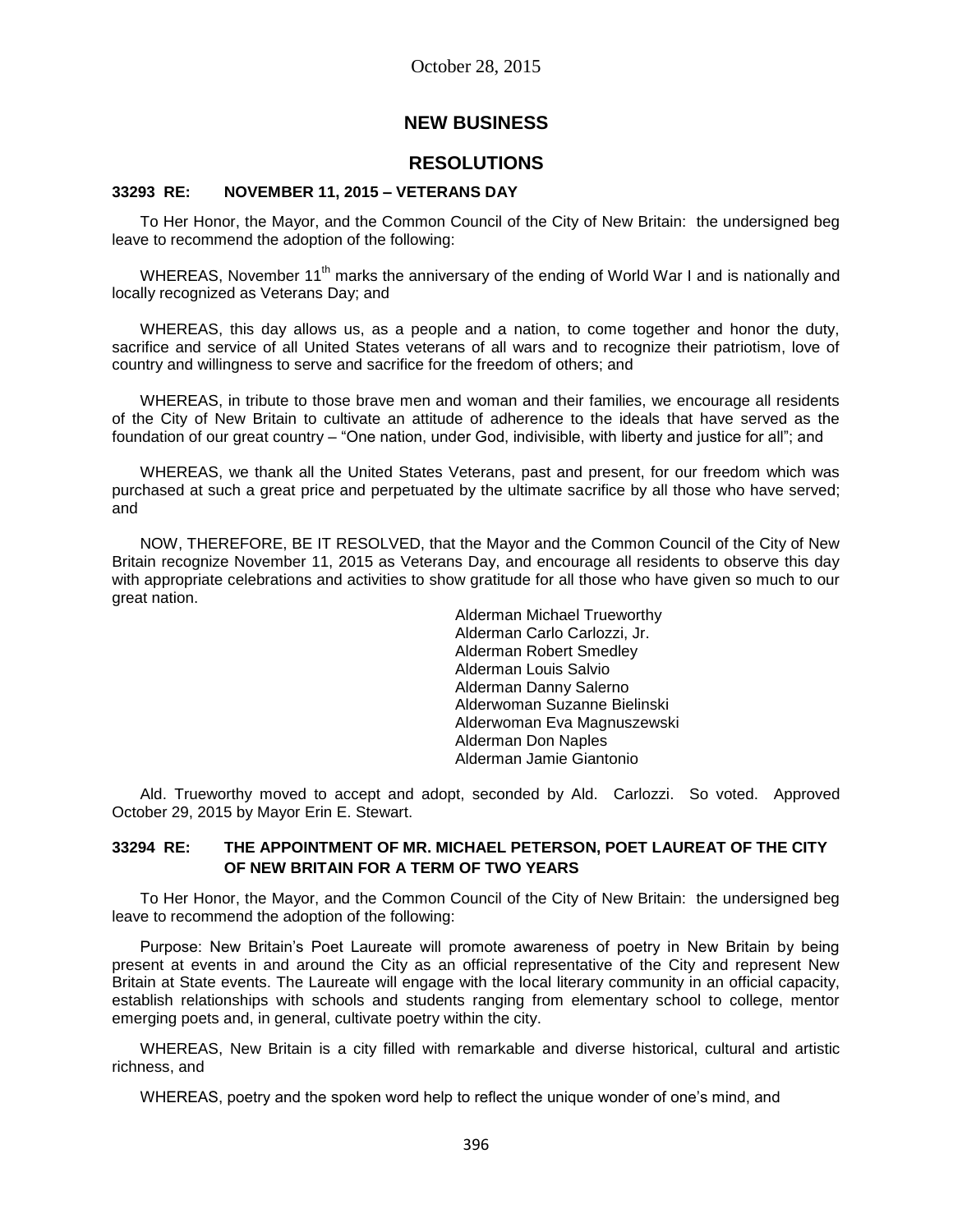WHEREAS, the New Britain Commission on the Arts, after thorough research and extensive consultations, developed a suitable process to select New Britain's first Poet Laureate, and

WHEREAS, the appointment of a Poet Laureate will help to instill pride in our community and a greater appreciation for what New Britain contributes to the cultural life of our State and Nation, and

WHEREAS, the Commission on the Arts, after careful consideration of all who applied for the honor of being named New Britain's first Poet Laureate selected Mr. Michael Peterson of New Britain for the position, and

WHEREAS, Mr. Peterson's accomplishments are far reaching and include being a three-time Enchanted Garden Grand Slam Champion, a University of Connecticut Grand Slam Champion, and a two-time St. Joseph's College "Love Jones" Champion, along with performances at schools, theaters, and other venues across Connecticut and New England.

THEREFORE, BE IT RESOLVED, that this Council appoints Mr. Michael Peterson, Poet Laureate of the City of New, Britain for a term of two years.

> Alderman Don Naples Alderman Adam Platosz Alderman Carlo Carlozzi, Jr. Alderman Robert Smedley Alderman Louis Salvio Alderman Danny Salerno Alderwoman Suzanne Bielinski Alderwoman Eva Magnuszewski Alderman Jamie Giantonio Alderman William Pabon Alderman David DeFronzo

Ald. Naples moved to accept and adopt, seconded by Ald. Smedley. So voted. Ald. Bielinski moved to suspend the rules in order to allow Mr. Michael Peterson, newly appointed Poet Laureate, to address the Council. Motion seconded by Ald. Collins. So voted.

Mr. Peterson then addressed the Council.

The Council voted to return to order at 8:14 p.m. on motion of Ald. Bielinski, seconded by Ald. Collins. Resolution approved October 29, 2015 by Mayor Erin E. Stewart.

### **33295 RE: EVERY KID COUNTS AFTER SCHOOL PROGRAM - GRANT FROM THE CONSOLIDATED SCHOOL DISTRICT OF NEW BRITAIN**

To Her Honor, the Mayor, and the Common Council of the City of New Britain: the undersigned beg leave to recommend the adoption of the following:

Program Objective: The Parks and Recreation Department will provide comprehensive after school programming at three elementary school sites: DiLoreto Elementary School, Holmes Elementary School, and Vance Village Elementary School. Students in grades three through five are targeted to attend the after school program from 3:35 to 5:45 p.m. The three major components of the after school program are academic enrichment, recreation and wellness, and family involvement.

Initial Year of Grant Funding: October 1, 2015.

Local Program Operation Department: Parks, Recreation and Community Services Department.

Resolution Purpose: The Recreation Division was granted money for an Extended School Hours (After School) Program from the Consolidated School District of New Britain. This is a one-year grant, and the Recreation division is respectfully requesting that the Finance Department set up expenditures and revenue accounts per resolution below.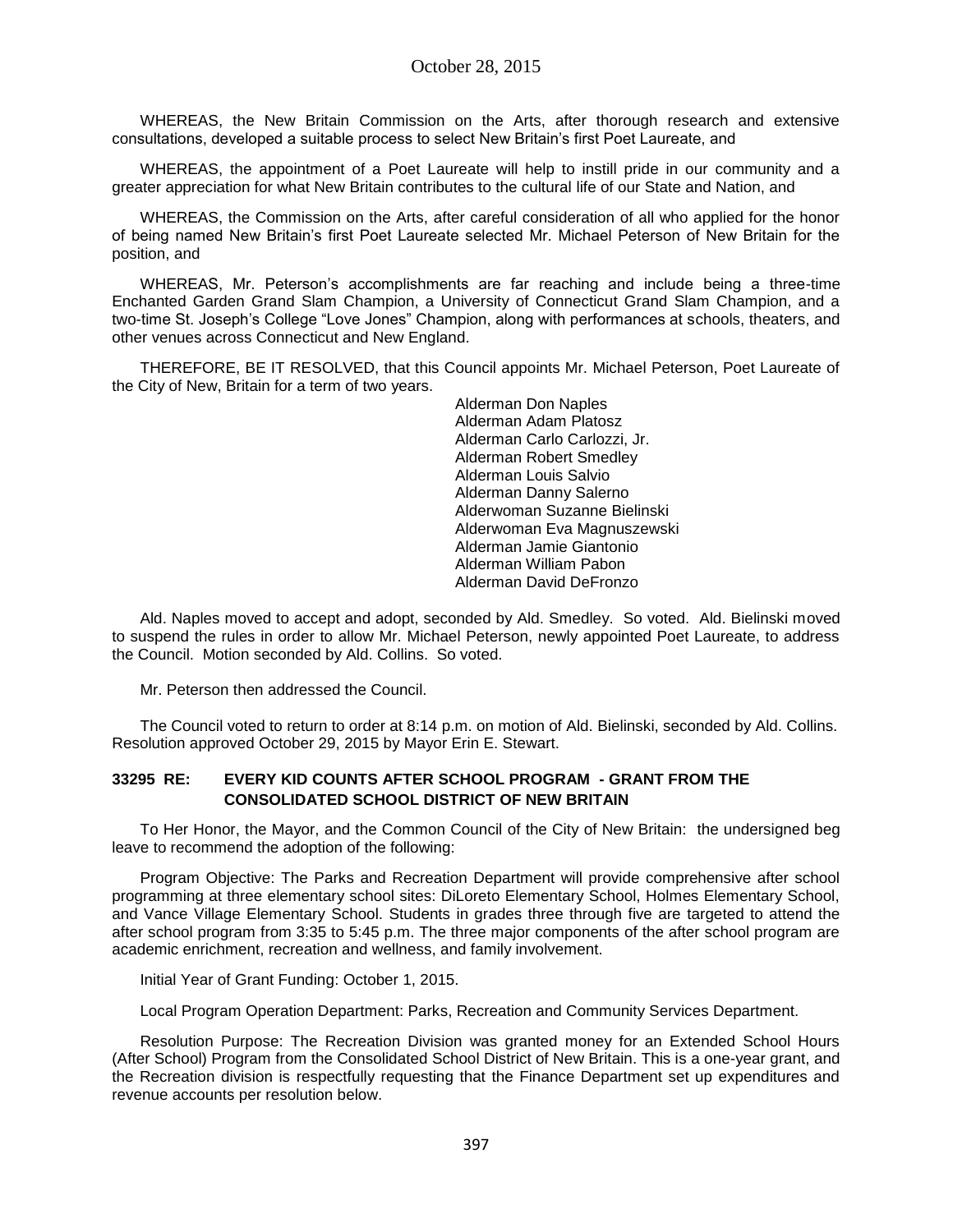October 28, 2015

WHEREAS, the City, through its Recreation division, will administer after school programs as an umbrella provider through the Consolidated School District of New Britain's Extended School Hours Grant, and

WHEREAS, funding has been granted for this program that will provide services such as recreational and wellness activities, homework help, and enrichment activities to City youth in an after-school environment at DiLoreto, Holmes, and Vance Elementary School, and

WHEREAS, the Extended School Hours Grant monies will pay for personnel and administrative costs associated with the proposed programming strategy for the period of October 1, 2015, through June 30, 2016, and

WHEREAS, the Recreation division is requesting approval of this grant in the amount of \$126,000, therefore, be it

RESOLVED, that the total amount of \$126,000 be appropriated in the City's special revenue fund account structure in accordance with the requirements of the grantor agency. The account number has been established by the Finance Director, then it be further

RESOLVED, that the Common Council authorizes Mayor Erin E. Stewart to sign appropriate documents required for this grant.

| 251420141-4222 | Revenue-CSDNB                    | \$126,000. |
|----------------|----------------------------------|------------|
| 251420141-5124 | Part-time salaries               | 72,303     |
| 251420141-5231 | Medicare                         | 1,048      |
| 251420141-5412 | Telecommunications               | 1,000      |
| 251420141-5440 | Rental/lease of property         | 23,222     |
| 251420141-5540 | Advertising                      | 1,500      |
| 251420141-5611 | Office supplies                  | 5,578      |
| 251420141-5659 | Operating materials and supplies | 19,989     |
| 251420141-5810 | Fees, memberships, conferences   | 1,360      |
|                | TOTAL:                           | \$126,000  |
|                | Alderwoman Shirley Black         |            |
|                | Alderman David DeFronzo          |            |
|                | Alderman Jamie Giantonio         |            |

Ald. Black moved to accept and adopt, seconded by Ald. DeFronzo. So voted. Approved October 29, 2015 by Mayor Erin E. Stewart.

Alderwoman Eva Magnuszewski Alderman Daniel Salerno

### **33296 RE: GRANT FUNDING TO THE HEALTH DEPT. PREVENTION AND CONTROL OF SEXUALLY TRANSMITTED DISEASES**

To Her Honor, the Mayor, and the Common Council of the City of New Britain: the undersigned beg leave to recommend the adoption of the following:

Program Objective: minimizing the risk of spreading sexually transmitted diseases through awareness, identification, treatment and intervention. Grant funded personnel perform services within the Health Department and throughout the City of New Britain in order to promulgate the program plan. The initial year of grant funding was July 1980.

Local Program Operation Department: Health, under the supervision of the Director.

Resolution Purpose: to provide notification that the grant has been continued through June 30, 2016, and to approve receipt of funding.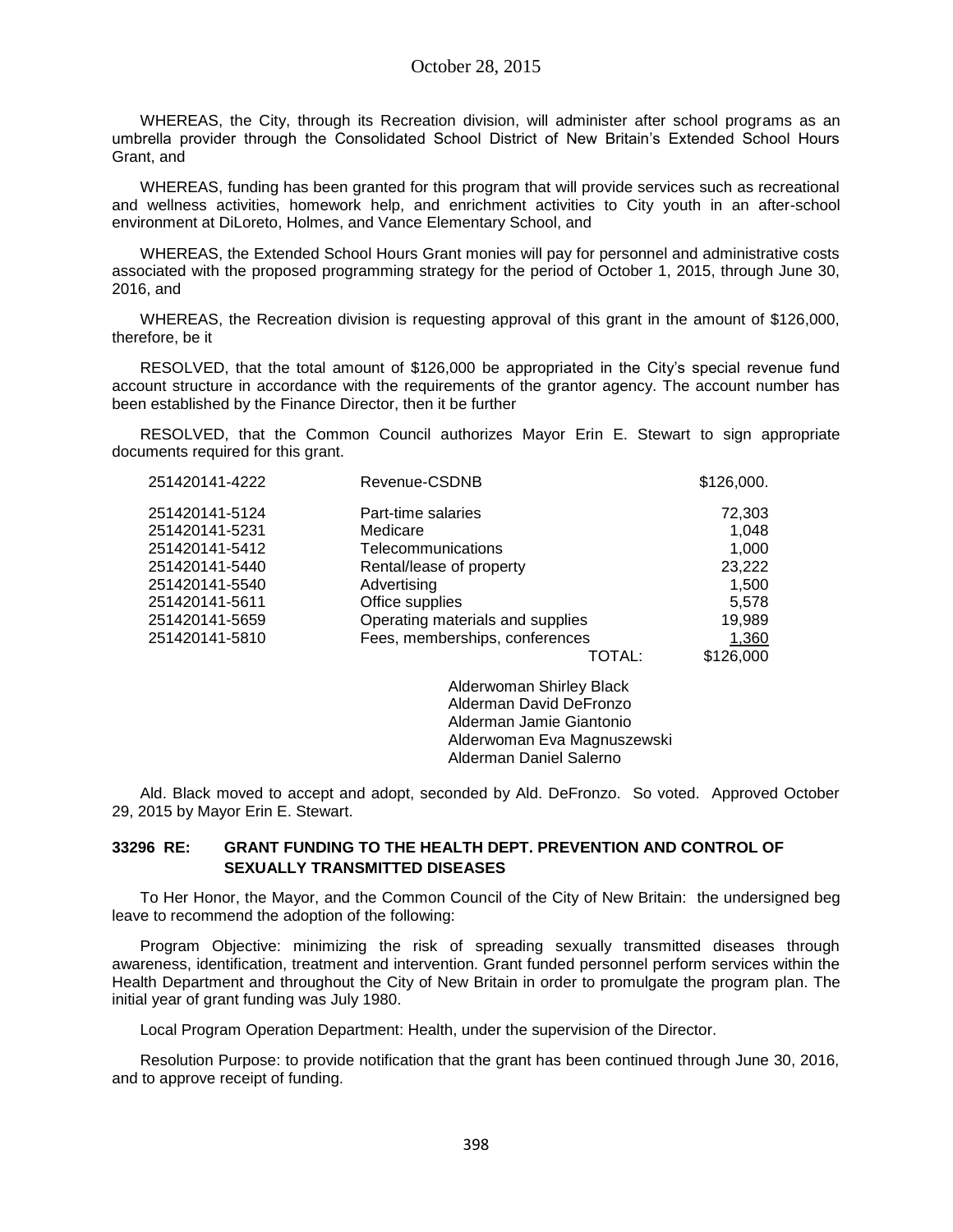WHEREAS, the control of sexually transmitted diseases remains a core public health function in the City of New Britain and

WHEREAS; the New Britain Board of Health runs a Sexual Health Center which has conducted prevention and control programs for sexually transmitted diseases (STDs) for many years, and

WHEREAS; the State Department of Public Health has notified the City that funding comprised of State and Federal funds, is being provided at \$13,223 for fiscal year 2015-2016

THEREFORE BE IT RESOLVED, that The Mayor be authorized to sign any necessary and appropriate agreements in order to secure the use of such funds for said program and

BE IT FURTHER RESOLVED, that the Special Revenue Fund, STD Control Program #2015-0005, be amended at this time for the purpose of recording all income and expenditure activity and reflect an authorized expenditure budget of \$13,223 and an anticipated income from the State of Connecticut of \$13,223 for fiscal year 07/01/15 through 06/30/16.

| Revenues:     |                     | FY 2015/16   |             |
|---------------|---------------------|--------------|-------------|
| 2805221-4222  | St of CT            |              | \$13,223.00 |
| Expenditures: |                     |              |             |
| 2805221-5124  | <b>P/T Salaries</b> |              | \$12,429.00 |
| 2805221-5231  | Medicare            |              | 174.00      |
| 2805221-5876  | Administration      |              | 500.00      |
| 2805221-5810  | Fees & Membership   |              | 120.00      |
|               |                     | Total        |             |
|               |                     | Expenditures | \$13,223.00 |

#### Alderman Adam Platosz

Ald. Platosz moved to accept and adopt, seconded by Ald. Bielinski. So voted. Approved October 29, 2015 by Mayor Erin E. Stewart.

#### **33297 RE: COMMUNITY BASED EXERCISE PROGRAM FOR SENIORS – ZUMBA GOLD**

To Her Honor, the Mayor, and the Common Council of the City of New Britain: the undersigned beg leave to recommend the adoption of the following:

Program Objective: To provide a community based exercise program to seniors in New Britain, whom otherwise may not receive these services. Funds will be used for a certified exercise instructor to conduct Zumba Gold for Seniors on a weekly basis at the New Britain Senior Center from October 1, 2015 through September 30, 2016.

Local Program Operation Department: Health, under the supervision of the Director.

WHEREAS; The New Britain Health Department is committed to providing education and prevention activities for City seniors

WHEREAS; The North Central Area Agency on Aging (NCAAA) has made available \$2,800 of Title III-D funds for the Health Department's Zumba Gold for Seniors.

THEREFORE, BE IT RESOLVED, that The Director of Health is authorized to sign any necessary and appropriate agreements in order to secure the use of such funds for said program and

BE IT FURTHER RESOLVED, that the monies in the amount be appropriated within a special revenue fund as follows: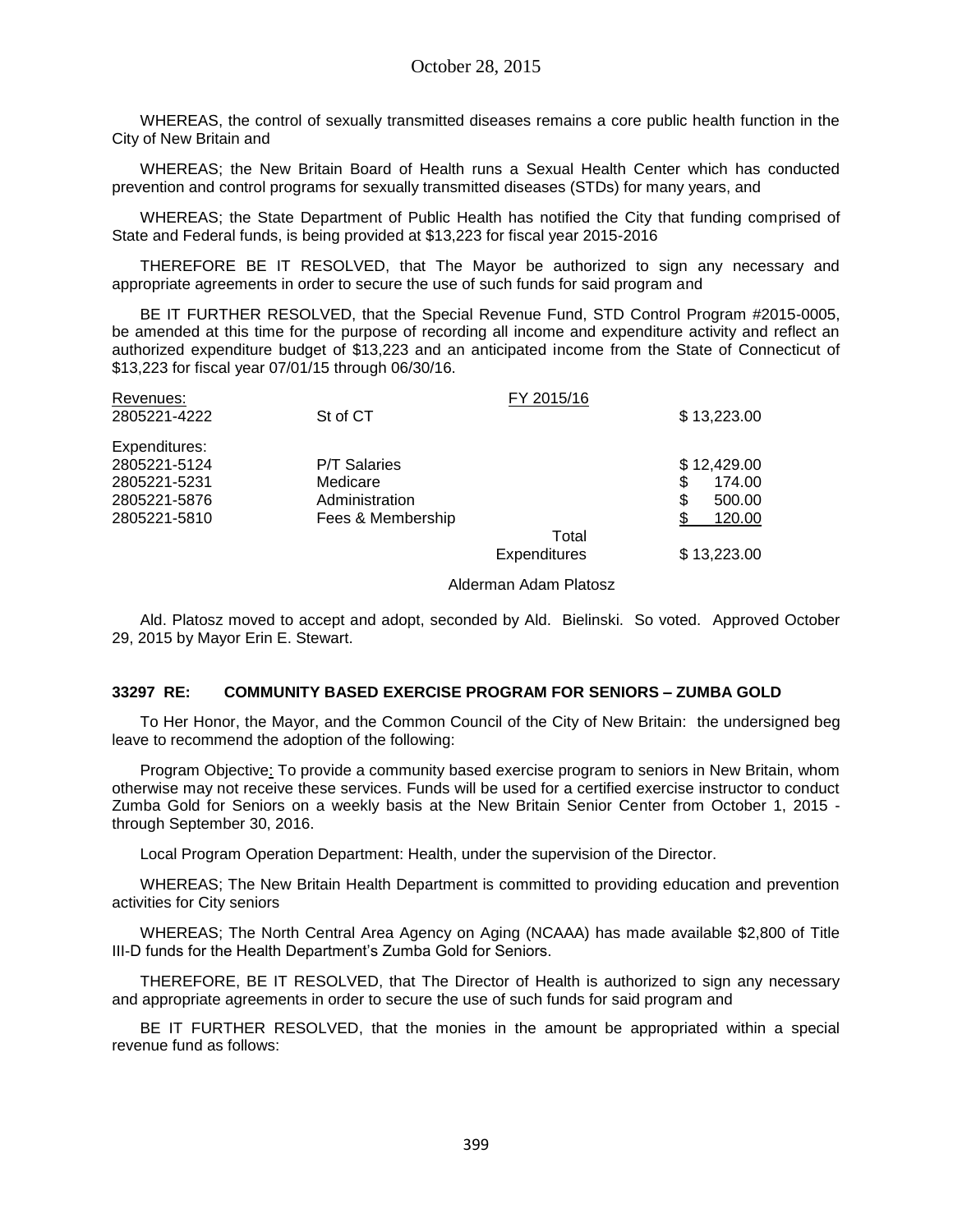| Revenues:      |                                                  |                       |
|----------------|--------------------------------------------------|-----------------------|
| 234522160-4512 | <b>NCAAA Revenue - Donation</b><br>Total Revenue | \$2,800<br>\$2,800    |
| Expenditures:  |                                                  |                       |
| 234522160-5331 | <b>Professional Services</b>                     | \$2,800               |
|                | <b>Total Expenditures</b>                        | \$2,800               |
|                |                                                  | Alderman Adam Platosz |

Ald. Platosz moved to accept and adopt, seconded by Ald. Collins. So voted. Approved October 29, 2015 by Mayor Erin E. Stewart.

#### **33298 RE: BROWNFIELD AREA - WIDE REVITALIZATION GRANT**

To Her Honor, the Mayor, and the Common Council of the City of New Britain: the undersigned beg leave to recommend the adoption of the following: \_\_\_\_\_\_\_\_\_\_\_\_\_\_\_\_\_\_\_\_\_\_\_\_\_\_\_\_\_\_\_\_\_\_\_\_\_\_\_\_\_\_\_\_\_\_\_\_\_\_\_\_\_\_\_\_\_\_\_\_\_\_\_\_\_\_\_\_\_\_\_\_\_\_\_\_\_\_\_\_\_\_\_\_

### *CERTIFIED RESOLUTION OF THE CITY OF NEW BRITAIN*

*I, Mark Bernacki, Town and City Clerk, certify that below is a true and correct copy of a resolution duly adopted by the City of New Britain at a meeting of its Common Council duly convened on October 28, 2015, and which has not been rescinded or modified in any way whatsoever and is at present in full force and effect.*

*\_\_\_\_\_\_\_\_\_\_\_\_\_ \_\_\_\_\_\_\_\_\_\_\_\_\_\_\_\_\_\_\_\_\_\_\_\_\_\_\_\_\_\_*

 *Date Mark Bernacki, Town and City Clerk*

\_\_\_\_\_\_\_\_\_\_\_\_\_\_\_\_\_\_\_\_\_\_\_\_\_\_\_\_\_\_\_\_\_\_\_\_\_\_\_\_\_\_\_\_\_\_\_\_\_\_\_\_\_\_\_\_\_\_\_\_\_\_\_\_\_\_\_\_\_\_\_\_\_\_\_\_\_\_\_\_\_\_\_\_ seal

WHEREAS, pursuant to C.G.S Section 32-763, the Connecticut Department of Economic and Community Development is authorized to extend financial assistance for developing a comprehensive plan for the remediation and redevelopment of multiple brownfields (called the Brownfield Area-Wide Revitalization (BAR) Planning Grant); and

WHEREAS, it is desirable and in the public interest that City of New Britain make an application to the State for \$200,000 in order to undertake the Brownfield Area-Wide Revitalization project and to execute an Assistance Agreement;

NOW, THEREFORE, BE IT RESOLVED by the Common Council of the City of New Britain:

- 1. That is cognizant of the conditions and prerequisites (including the match obligations) for the State financial assistance imposed by C.G.S. Section 32-763 and the guidelines of the BAR Planning Program;
- 2. That the filing of an application for State financial assistance by the City of New Britain in an amount not to exceed \$200,000 is hereby approved and that Erin E. Stewart, Mayor of the City of New Britain, is directed to execute and file such application with the Connecticut Department of Economic and Community Development, provide such additional information, to execute such other documents as may be required, to execute an Assistance Agreement with the State of Connecticut for State financial assistance to be administered by the Department of Municipal Development if such an agreement is offered, to execute any amendments, decisions, and revisions thereto, and to act as the authorized representative of the City of New Britain;
- 3. That it agrees to fulfill the required 10% cash match of the BAR Planning Grant Program if the application is successful.

Alderwoman Tonilynn Collins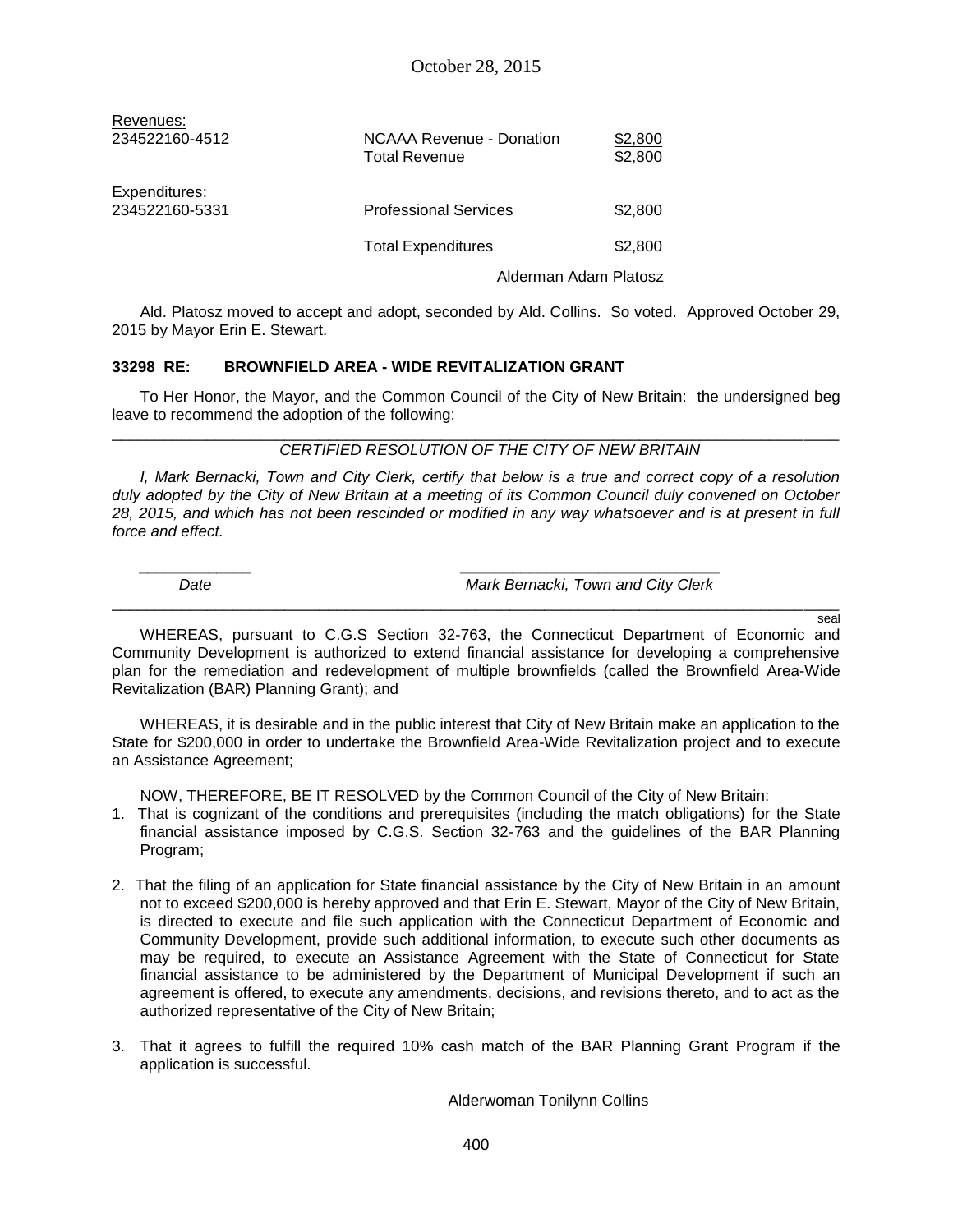Alderwoman Suzanne Bielinski Alderman Willie Pabon Alderman Jaimie Giantonio

Ald. Bielinski moved to accept and adopt, seconded by Ald. Giantonio. So voted. Approved October 29, 2015 by Mayor Erin E. Stewart.

#### **33299 RE: CCSU FACILITY USE & NON-DISCRIMINATION CERTIFICATE**

To Her Honor, the Mayor, and the Common Council of the City of New Britain: the undersigned beg leave to recommend the adoption of the following:

The City, through its Recreation Division of the Public Works Department, partners with Central Connecticut State University for programs and events held on the CCSU campus, including the Winter Tennis Program held in CCSU's Indoor Sports Bubble.

WHEREAS, the Indoor Tennis Program is scheduled to run January-March 2016 and is in its 23rd consecutive year, AND

WHEREAS, the usage fee for the facility is waived by Central Connecticut State University, AND

WHEREAS, the Parks & Recreation Department pays supervision charges of \$15 per hour, AND

WHEREAS, 50 youth from New Britain participate in the program, AND

WHEREAS, the Central CT State University Event Management requires a signed facility use agreement in order to authorize use of their rental facility, THEREFORE BE IT

RESOLVED, that the New Britain Common Council authorizes that the Mayor of the City of New Britain, is empowered and authorized to execute contracts and all related agreements on behalf of the City to utilize the Central Connecticut State University Campus Facilities including, but not limited to, the Indoor Sports Bubble, all gymnasiums, pools, athletic fields now and for all future events. AND BE IT FURTHER

RESOLVED, That the City of New Britain, hereby adopts as its policy to support the nondiscrimination agreements and warranties required to support nondiscrimination under the Connecticut General Statutes § 4a-60(a)(1) and §4a-60a(a)(1), as amended in the State of Connecticut Public Act07- 245 and sections 9(a)(1) and 10(a)(1) of Public Act 07-142.

> Alderwoman Shirley Black Alderman David DeFronzo Alderman Jamie Giantonio Alderwoman Eva Magnuszewski Alderman Daniel Salerno

Ald. Magnuszewski moved to accept and adopt, seconded by Ald. Giantonio. So voted. Approved October 29, 2015 by Mayor Erin E. Stewart.

There being no further business to come before the Council, Ald. DeFronzo moved to adjourn, seconded by Ald. Magnuszewski. So voted. Meeting adjourned at 8:23 p.m.

ATTEST: Mark H. Bernacki, City Clerk